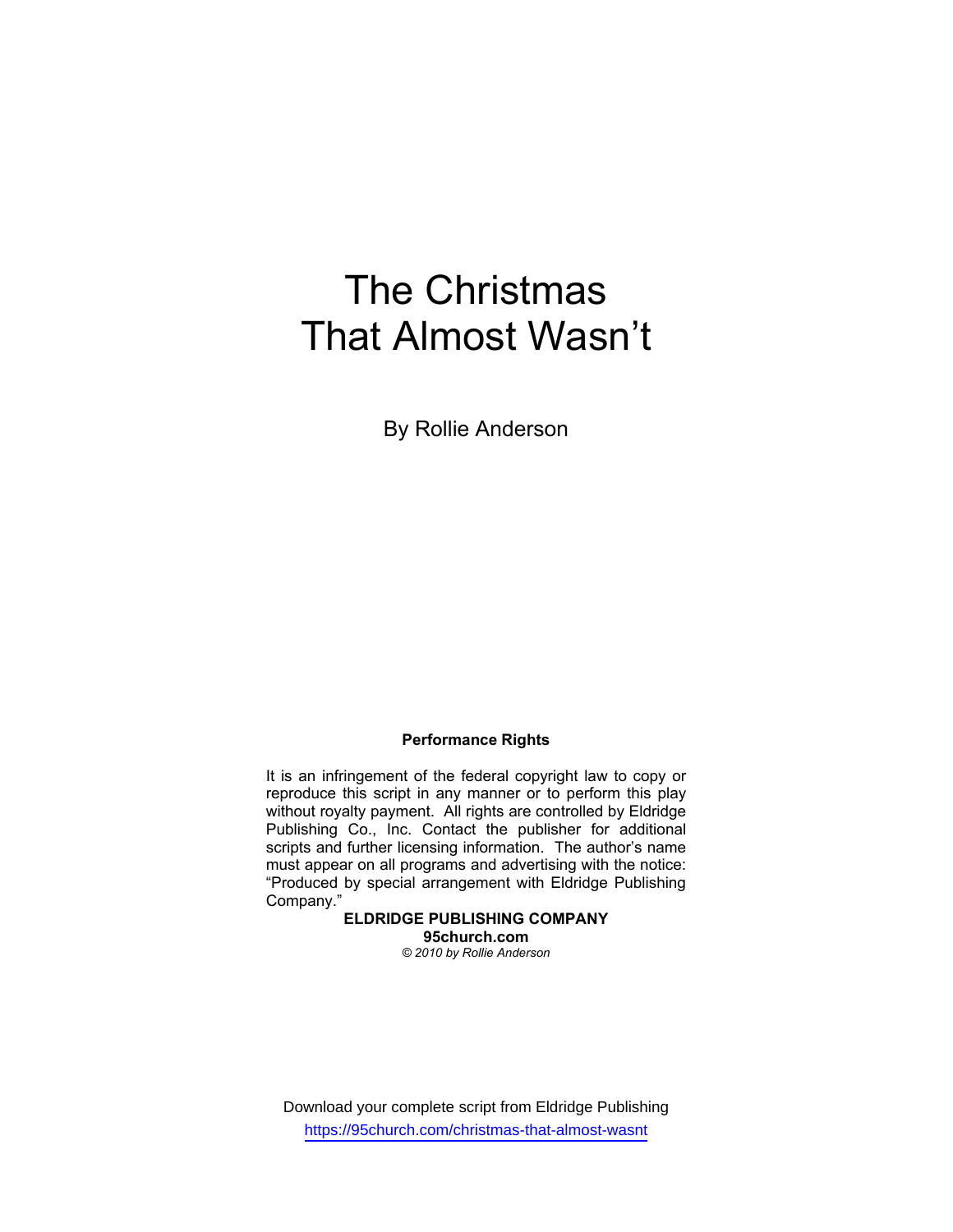*The Christmas That Almost Wasn't - 2 -* 

# *DEDICATION*

*To Martha and Ollie, my mother and father who raised me in a Christian home and did their best to instill in my heart a humble respect for God and His holy word.* 

#### **STORY OF THE PLAY**

Here's a wonderful comedy that's sure to charm audiences of all ages. When pre-teen brats Jimmy Pate and his cousin Brianne don't get the gifts they think they deserve, they pray to God and ask for no more Christmas. The next year, as the holiday fails to materialize, the two kids are the only ones who notice, in hilarious and heart-wrenching ways, that it's missing. The store owner doesn't have a clue about Christmas displays, the cable company operator never heard of Christmas movies, and even Jimmy's older sister thinks the only holiday in December is New Year's. Distraught, Jimmy and Brianne finally make their way to church on what is supposed to be Christmas Eve. There, with the help of their minister, they come to terms with their selfishness that led them to make such a foolish request and discover God's limitless power and love.

*Performance time: About 75 minutes.*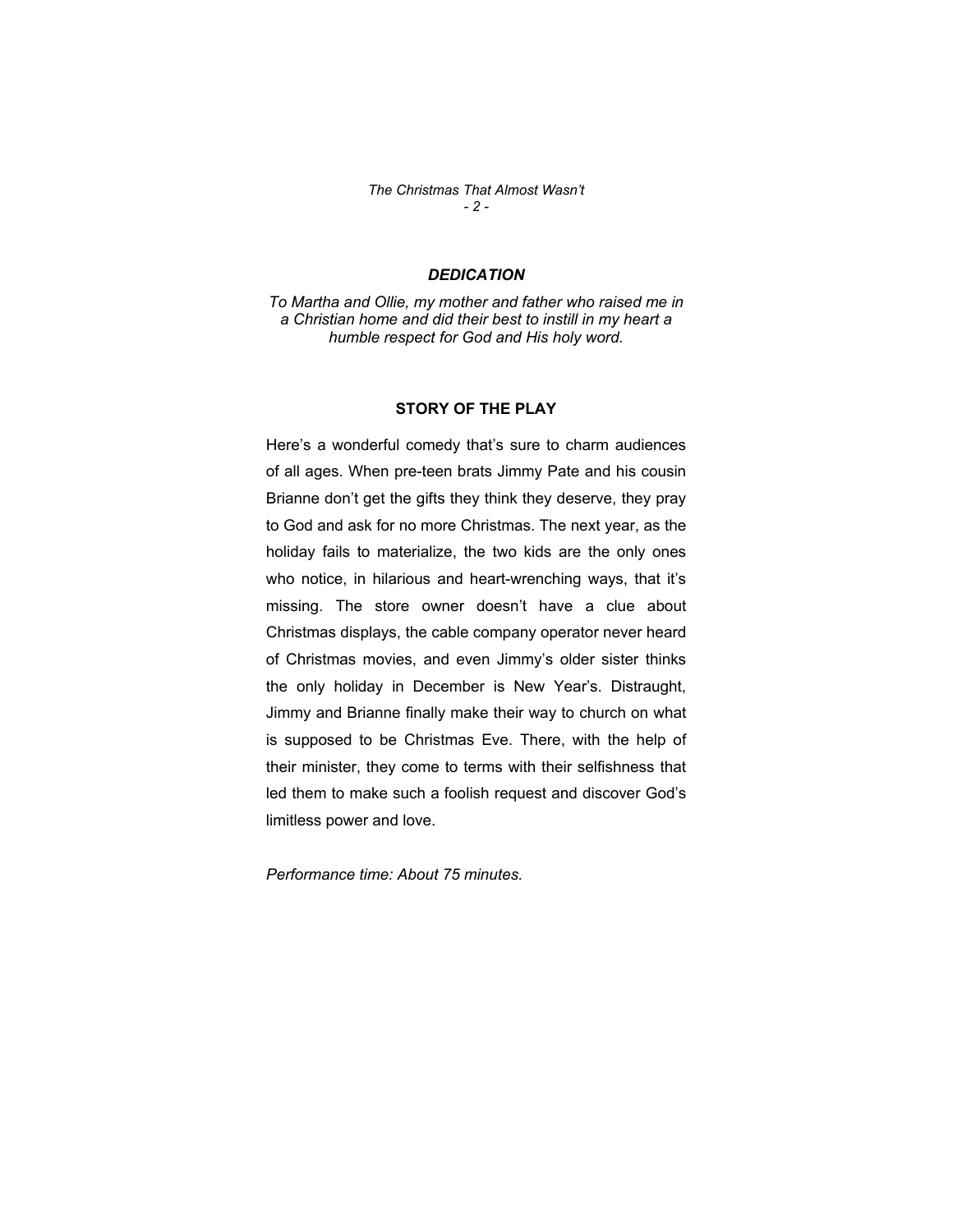*The Christmas That Almost Wasn't - 3 -* 

# **CAST OF CHARACTERS**

*(6 men, 8 women, 4 children, extras. Doubling possible.)* 

**JIMMY PATE:** A precocious, selfish pre-teen.

**BETTY PATE:** Jimmy's strict, tradition-loving mom.

**BILL PATE:** Jimmy's strong but sympathetic dad.

**KATY PATE:** A typically dizzy, detached teenager.

**BRIANNE:** Jimmy's equally self-centered pre-teen cousin.

**AUNT AUDREY:** Brianne's mom, Betty's sister.

**UNCLE TED:** Brianne's dad.

**AUNT DEBORAH:** Betty's sister, mother of four young children.

**UNCLE LEE:** Deborah's husband.

**AUNT CLAUDENE:** Bill's older sister, loves to bake fruitcakes.

**MARGIE HAZELNUT:** A stressed-out customer service

representative.

**MRS. WILSON:** The friendly proprietor of Wilson's

Department Store.

**REV. RILEY:** The family's gentle, wise minister.

**FOUR YOUNG COUSINS:** Either gender.

**STREET BEGGAR** 

# *DOUBLING POSSIBILITIES:*

*Aunt Audrey, Aunt Deborah, or Aunt Claudene could double as Mrs. Wilson and Margie Hazlewood. Uncle Lee or Uncle Ted could double as the Beggar and Rev. Riley.*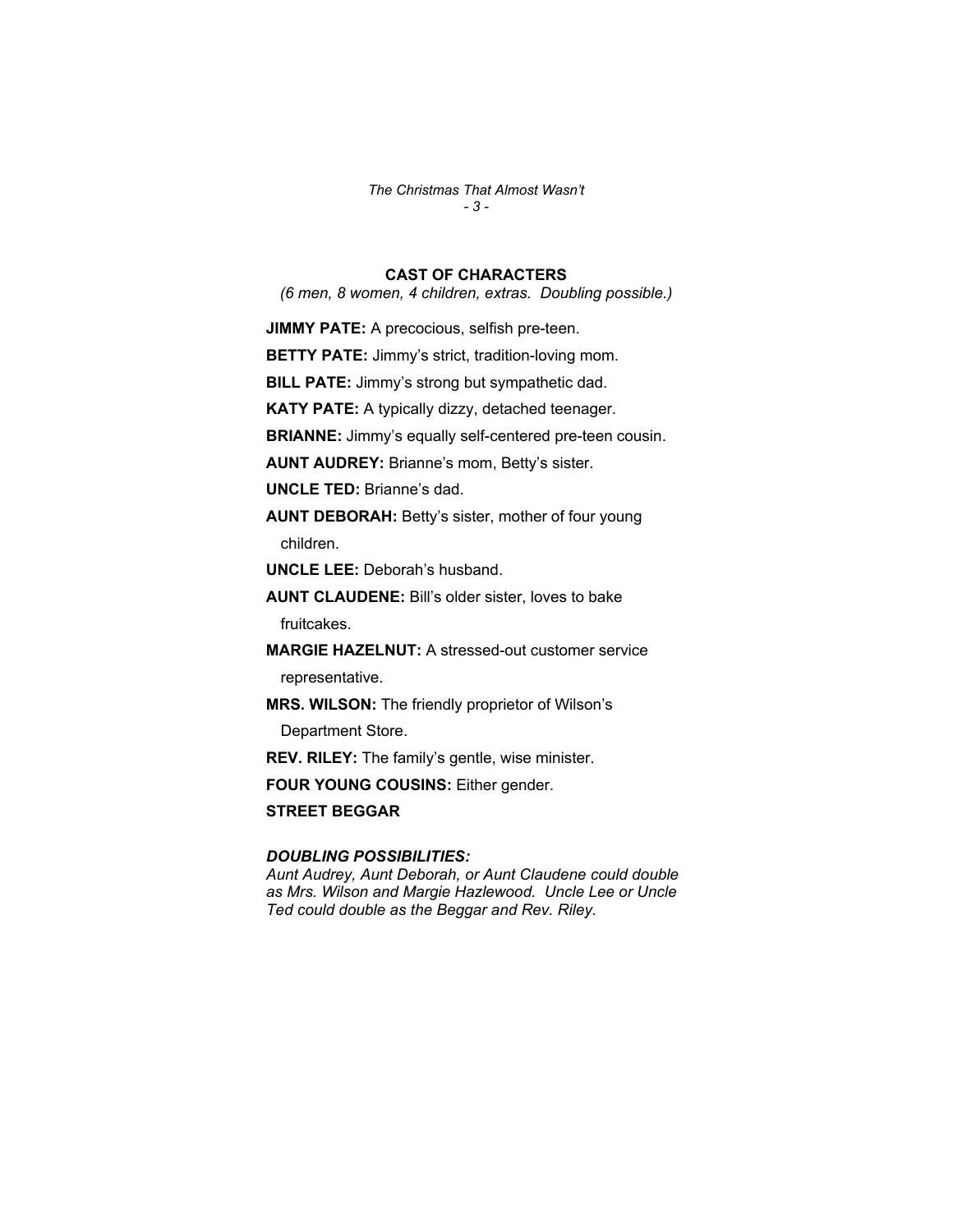# **SYNOPSIS OF SCENES**

# **ACT I**

**Scene 1:** Christmas Day, last year. Pate family living room. **Scene 2:** Later that evening. Jimmy's room.

**Scene 3:** The next year. Thanksgiving Day, mid-morning. The living room.

**Scene 4:** After Thanksgiving. Main Street and Wilson's Store.

**\*Scene 5:** Later that day. Living room and cable company. **Scene 6:** The same afternoon. Katy's bedroom.

#### **ACT II**

**Scene 1:** Evening of what should be Christmas Eve. Main Street.

**Scene 2:** Christmas Eve night. The church sanctuary.

**Scene 3:** Christmas morning. Jimmy's bedroom

**Scene 4:** A few minutes later. The living room.

### **SETTINGS**

The Pate family living room. The stage is over-decorated with every Christmas decoration possible. SR is the front door. Just inside the door is a huge, immaculately decorated tree. Presents are piled around the base. The hearth with all the stockings is USC. SL there is a large dining table filled with bowls and trays of food. The table has a gaudy Christmas centerpiece. Farthest SL is a swinging door that leads to the kitchen. The whole scene exudes the joyous spirit of Christmas Day. In addition to the main set, there are several other settings: Jimmy's room, Main Street, Wilson's Store, the cable company, and the church, all of which can be done very simply.

**\*Production Note:** In Act I, Scene 5, directors can choose to have Jimmy and Brianne offstage to make their phone call to the cable company. Their dialogue could then be read, reducing the amount of memorization for the two young leads.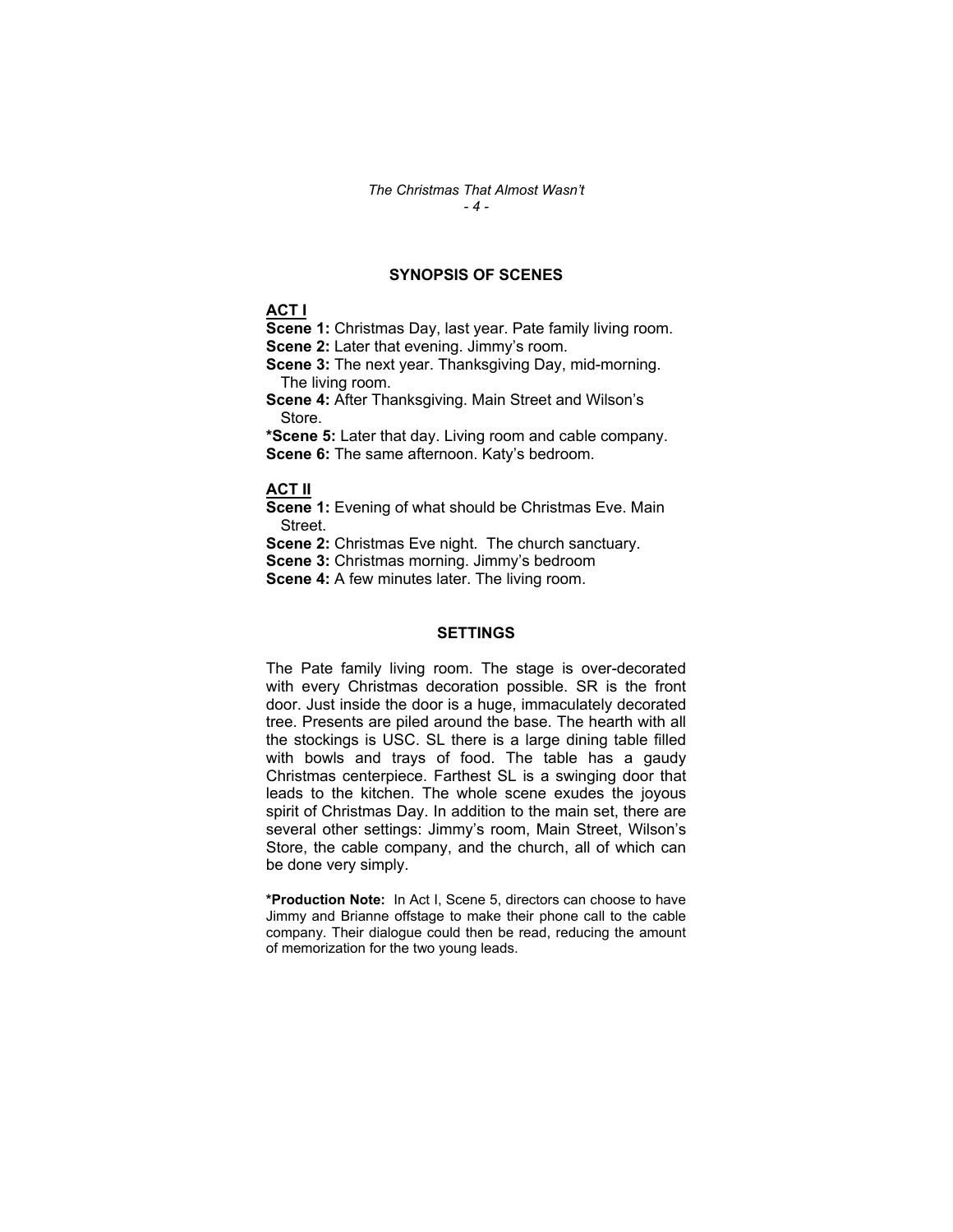# **ACT I**

# **Scene 1**

*(AT RISE: Christmas Day. The Pate family's living room. The curtain opens to a room full of family. Downstage are three COUSINS making faces at one of the UNCLES with his back to the audience who is taking their picture. All the other characters on the stage are talking, putting food on the table, laughing, etc. Up tempo traditional Christmas MUSIC is playing. Photo complete, the three young cousins gather by the tree, excitedly eyeing the presents waiting to be opened. They are soon joined by a FOURTH COUSIN as he runs in from the kitchen door as if being pursued. AUNT AUDREY, standing by the table, notices his fearful face.* 

 *In run his pursuers, ten-year-old cousins JIMMY and BRIANNE. They are conspicuous by their non-Christmas clothes. He sports a tee shirt with a heavy metal band's logo on the front and she wears an all black, almost Gothic-styled outfit. They stop in their tracks and suddenly act nonchalant as Jimmy's mother, BETTY, and Brianne's mother, Audrey, give them suspicious, warning looks. They shrug and give each other a knowing grin. Jimmy's sister, thirteen-year-old KATY, sits on the hearth, talking on the phone. Betty supervises the setting of the table with Audrey, along with AUNT DEBORAH. Jimmy's father, BILL, stands SL, talking with the men-folk, UNCLE LEE and UNCLE TED.* 

 *As the scene continues, Jimmy and Brianne lurk around the room doing mischievous things such as tossing olives and nuts across the stage at their cousins and looking away innocently, him sneaking up on Katy and putting a piece of ice down the back of her dress, her picking up a present and tearing a tiny hole in the paper to try to see what it is, etc.* 

 *The music fades away. The men stay off to the side, lost in their own quiet discussions. During this segment Katy continues to chat on her cell phone. Jimmy and Brianne finally take a seat and look impatiently bored. Betty pauses and surveys the room with a satisfied smile. She sighs and looks at Audrey and Deborah.)*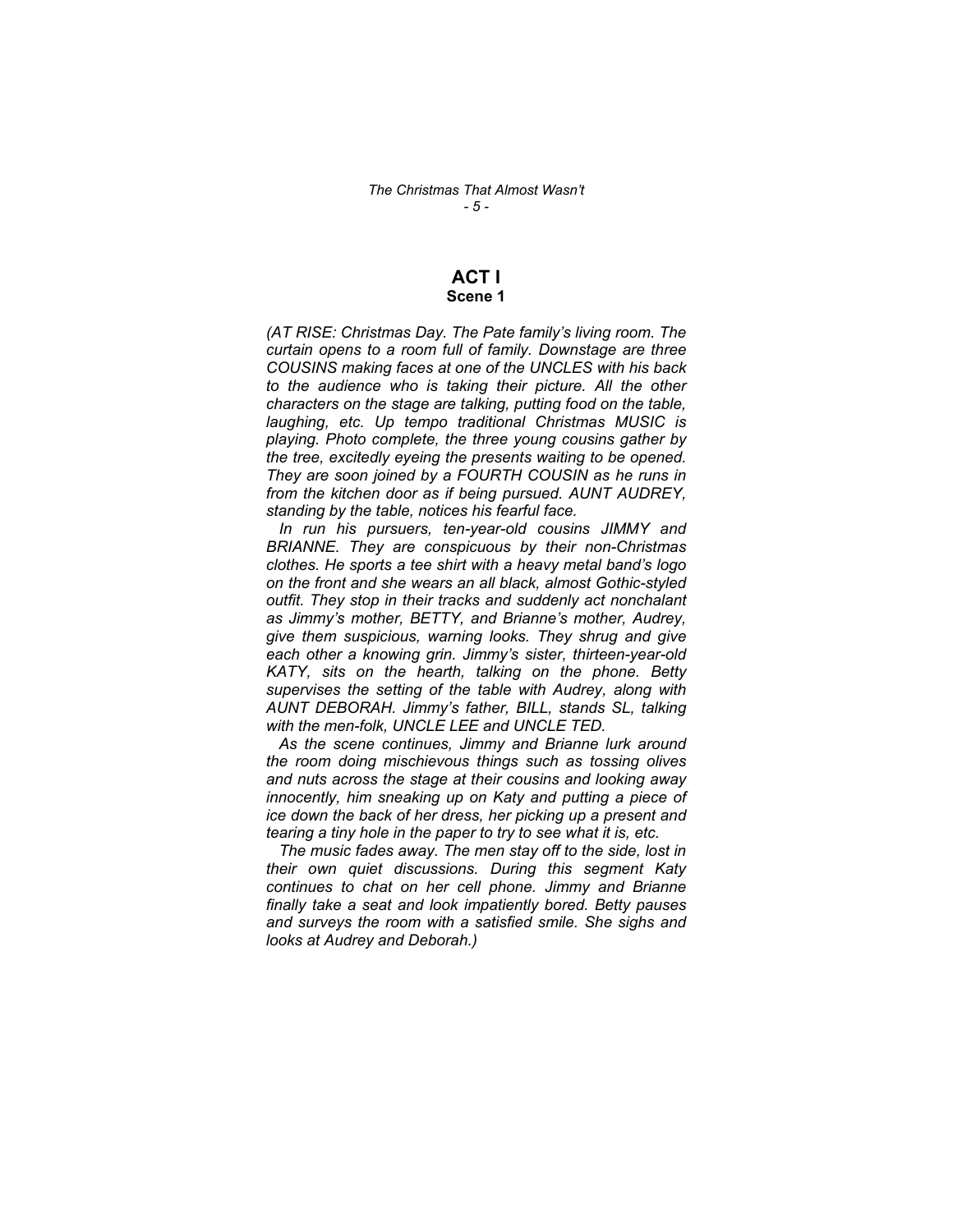**BETTY:** I just love Christmas. Don't you?

*(AUDREY and DEBORAH exchange a glance.)* 

- **AUDREY:** Yes, but I don't think anyone loves it as much as you do, Betty. You get into it more than anyone I've ever known. You're obsessed.
- **DEBORAH:** No kidding. You're the queen of Christmas.
- **BETTY:** Aww, you're just saying that to be nice, but I can't help myself. Christmas is wonderful. There's no other holiday that comes close. You know how I love to decorate, and I always say I've never met a Christmas ornament I didn't like! In fact, I still could use more tinsel here and there.

#### *(AUDREY and DEBORAH roll their eyes in amazement.)*

**AUDREY:** I don't know, Betty. It looks pretty festive to me. **DEBORAH:** I wouldn't change a thing.

- **BETTY:** You really think so? Hmm. *(Looking at her watch.)*  Well, as usual, everything's on the table, the turkey is ready in the oven and we're all waiting for Aunt Claudene to get here. I swear, she'll probably run late for her own funeral!
- **AUDREY:** Knowing Claudene, she probably walked out of the house without her precious fruitcake and she had to go back and get it.
- **BETTY:** Oh, please, Audrey, just the mention of Aunt Claudene's fruitcake makes me lose my appetite. That thing's so heavy Bill could use it as an anchor for his bass boat!
- **DEBORAH:** You'd think she would've gotten the hint last year when no one even touched it all day. What does she put in that thing? Broccoli? Beets? Paint thinner? It's terrible!

**KATY:** *(Loudly, into phone.)* Are you kidding me? I loved it!

*(The three WOMEN look over at KATY, then back at each other, shaking their heads.)*